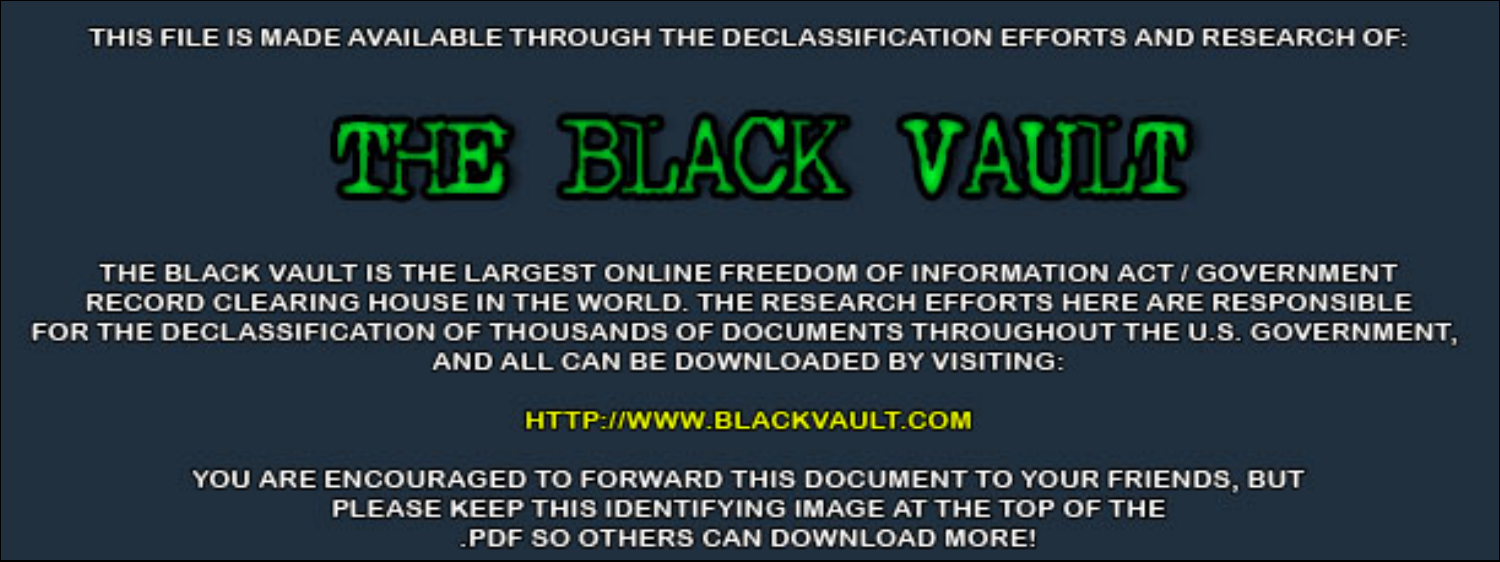# CRS Report for Congress

Received through the [CRS Web](http://www.fas.org/sgp/crs/terror/index.html)

# **U.S. Anti-Terror Strategy and the 9/11 Commission Report**

**Updated February 4, 2005**

Raphael Perl Specialist in International Relations Foreign Affairs, Defense, and Trade Division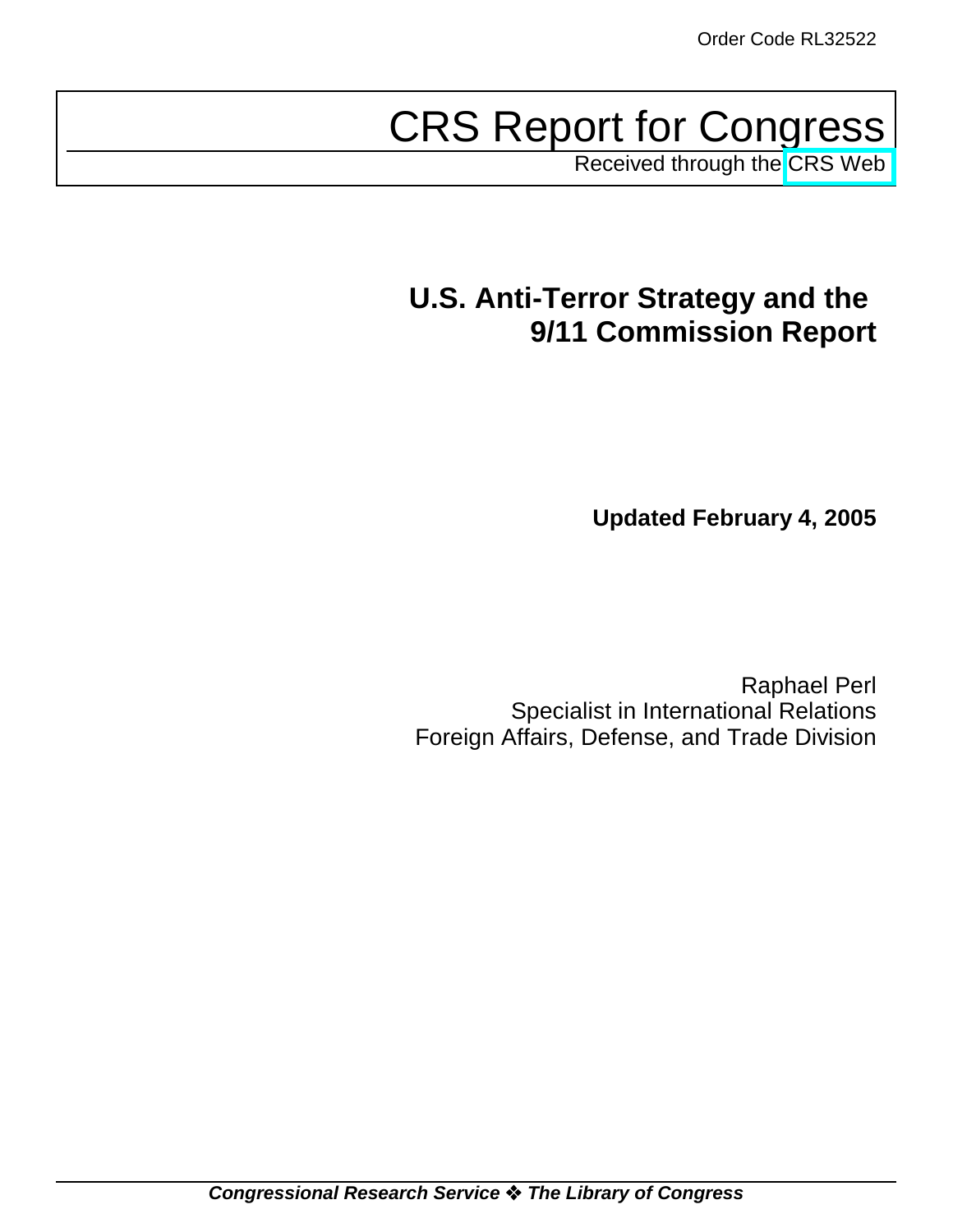| <b>Report Documentation Page</b>                                                                                                                                                                                                                                                                                                                                                                                                                                                                                                                                                                                                                                                                                                                                                                                                                                   |                             |                              |                               | Form Approved<br>OMB No. 0704-0188               |                           |  |
|--------------------------------------------------------------------------------------------------------------------------------------------------------------------------------------------------------------------------------------------------------------------------------------------------------------------------------------------------------------------------------------------------------------------------------------------------------------------------------------------------------------------------------------------------------------------------------------------------------------------------------------------------------------------------------------------------------------------------------------------------------------------------------------------------------------------------------------------------------------------|-----------------------------|------------------------------|-------------------------------|--------------------------------------------------|---------------------------|--|
| Public reporting burden for the collection of information is estimated to average 1 hour per response, including the time for reviewing instructions, searching existing data sources, gathering and<br>maintaining the data needed, and completing and reviewing the collection of information. Send comments regarding this burden estimate or any other aspect of this collection of information,<br>including suggestions for reducing this burden, to Washington Headquarters Services, Directorate for Information Operations and Reports, 1215 Jefferson Davis Highway, Suite 1204, Arlington<br>VA 22202-4302. Respondents should be aware that notwithstanding any other provision of law, no person shall be subject to a penalty for failing to comply with a collection of information if it<br>does not display a currently valid OMB control number. |                             |                              |                               |                                                  |                           |  |
| <b>1. REPORT DATE</b><br>04 FEB 2005                                                                                                                                                                                                                                                                                                                                                                                                                                                                                                                                                                                                                                                                                                                                                                                                                               | 2. REPORT TYPE<br>N/A       |                              |                               | <b>3. DATES COVERED</b>                          |                           |  |
| <b>4. TITLE AND SUBTITLE</b><br>U.S. Anti-Terror Strategy and the 9/11 Commission Report                                                                                                                                                                                                                                                                                                                                                                                                                                                                                                                                                                                                                                                                                                                                                                           |                             |                              |                               | 5a. CONTRACT NUMBER                              |                           |  |
|                                                                                                                                                                                                                                                                                                                                                                                                                                                                                                                                                                                                                                                                                                                                                                                                                                                                    |                             |                              |                               | 5b. GRANT NUMBER                                 |                           |  |
|                                                                                                                                                                                                                                                                                                                                                                                                                                                                                                                                                                                                                                                                                                                                                                                                                                                                    |                             |                              |                               | 5c. PROGRAM ELEMENT NUMBER                       |                           |  |
| 6. AUTHOR(S)                                                                                                                                                                                                                                                                                                                                                                                                                                                                                                                                                                                                                                                                                                                                                                                                                                                       |                             |                              |                               | 5d. PROJECT NUMBER                               |                           |  |
|                                                                                                                                                                                                                                                                                                                                                                                                                                                                                                                                                                                                                                                                                                                                                                                                                                                                    |                             |                              |                               | <b>5e. TASK NUMBER</b>                           |                           |  |
|                                                                                                                                                                                                                                                                                                                                                                                                                                                                                                                                                                                                                                                                                                                                                                                                                                                                    |                             |                              |                               | 5f. WORK UNIT NUMBER                             |                           |  |
| 7. PERFORMING ORGANIZATION NAME(S) AND ADDRESS(ES)<br>8. PERFORMING ORGANIZATION<br><b>REPORT NUMBER</b><br>David D. Acker Library and Knowledge Respository Defense Acquisition<br><b>University Fort Belvoir, VA</b>                                                                                                                                                                                                                                                                                                                                                                                                                                                                                                                                                                                                                                             |                             |                              |                               |                                                  |                           |  |
| 9. SPONSORING/MONITORING AGENCY NAME(S) AND ADDRESS(ES)                                                                                                                                                                                                                                                                                                                                                                                                                                                                                                                                                                                                                                                                                                                                                                                                            |                             |                              |                               | 10. SPONSOR/MONITOR'S ACRONYM(S)                 |                           |  |
|                                                                                                                                                                                                                                                                                                                                                                                                                                                                                                                                                                                                                                                                                                                                                                                                                                                                    |                             |                              |                               | <b>11. SPONSOR/MONITOR'S REPORT</b><br>NUMBER(S) |                           |  |
| 12. DISTRIBUTION/AVAILABILITY STATEMENT<br>Approved for public release, distribution unlimited                                                                                                                                                                                                                                                                                                                                                                                                                                                                                                                                                                                                                                                                                                                                                                     |                             |                              |                               |                                                  |                           |  |
| <b>13. SUPPLEMENTARY NOTES</b>                                                                                                                                                                                                                                                                                                                                                                                                                                                                                                                                                                                                                                                                                                                                                                                                                                     |                             |                              |                               |                                                  |                           |  |
| 14. ABSTRACT                                                                                                                                                                                                                                                                                                                                                                                                                                                                                                                                                                                                                                                                                                                                                                                                                                                       |                             |                              |                               |                                                  |                           |  |
| <b>15. SUBJECT TERMS</b>                                                                                                                                                                                                                                                                                                                                                                                                                                                                                                                                                                                                                                                                                                                                                                                                                                           |                             |                              |                               |                                                  |                           |  |
| 16. SECURITY CLASSIFICATION OF:                                                                                                                                                                                                                                                                                                                                                                                                                                                                                                                                                                                                                                                                                                                                                                                                                                    |                             |                              | 17. LIMITATION OF             | 18. NUMBER<br>OF PAGES                           | 19a. NAME OF              |  |
| a. REPORT<br>unclassified                                                                                                                                                                                                                                                                                                                                                                                                                                                                                                                                                                                                                                                                                                                                                                                                                                          | b. ABSTRACT<br>unclassified | c. THIS PAGE<br>unclassified | <b>ABSTRACT</b><br><b>SAR</b> | 14                                               | <b>RESPONSIBLE PERSON</b> |  |

**Standard Form 298 (Rev. 8-98)**<br>Prescribed by ANSI Std Z39-18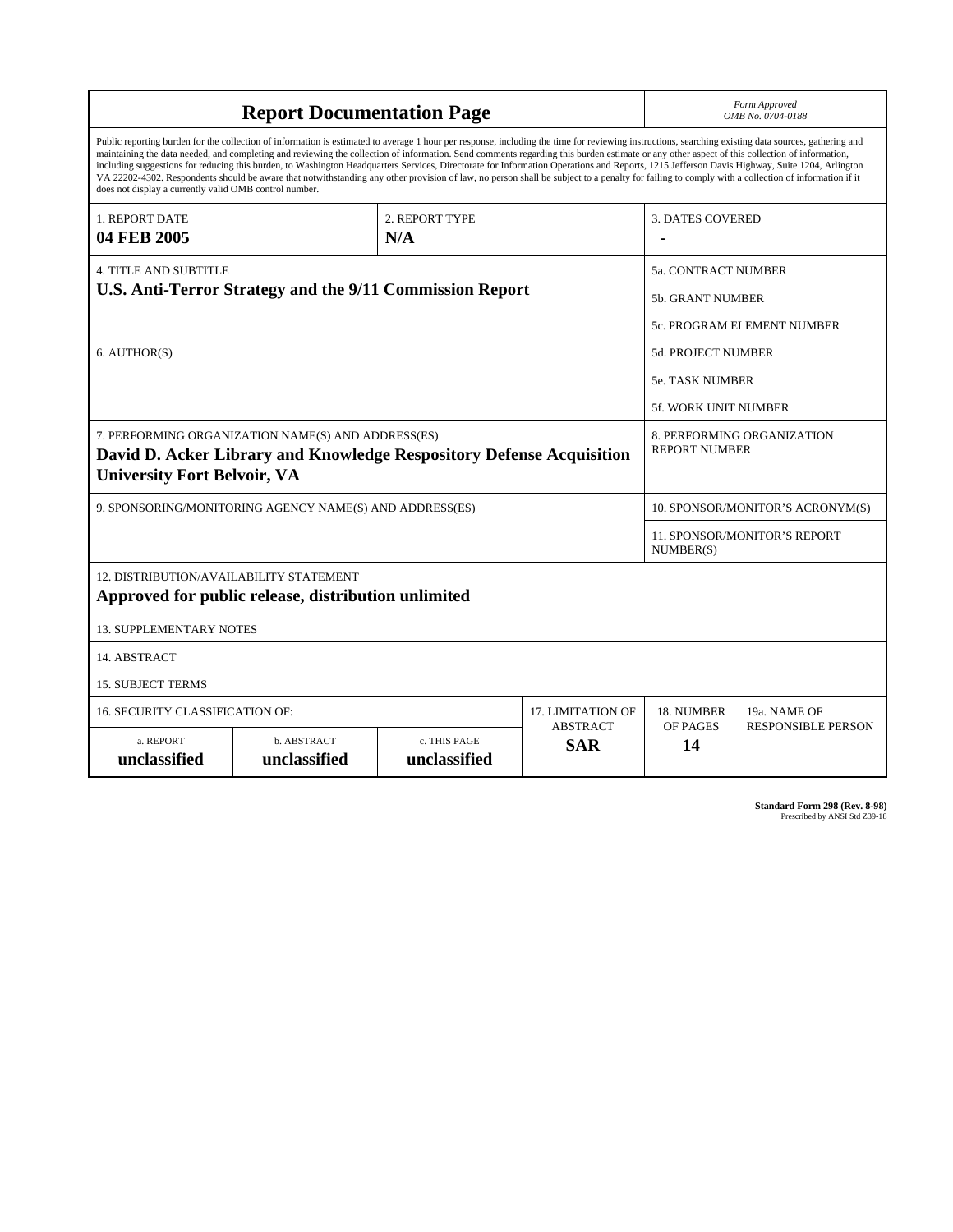## U.S. Anti-Terror Strategy and the 9/11 Commission Report

#### **Summary**

On July 22, 2004 the 9/11 Commission released its final report. The report calls for changes to be made by the executive branch and Congress to more effectively protect our nation in an age of modern terrorism and provides forty-one concrete recommendations. Generally, the recommendations of the 9/11 Commission as they relate to strategy content and implementation appear consistent with, and supportive of, the National Strategy. Few question the 9/11 Commission Report's overarching premise that U.S. counter-terrorism structure, strategy, and implementation can be improved.

Some, however, see certain Commission recommendations as incomplete, if not flawed. They suggest that the Commission is often focused on the "last war" and not a future one and suggest that the Commission consciously avoids tackling some of the more complex, yet pressing issues. For example, the Commission, as its first recommendation, stresses the need for identifying and prioritizing terrorist sanctuaries with a focus on failed states. Some assert, however, that terrorists are increasingly returning to their politically stable home countries for sanctuary where they blend into local communities, where their training camps are in civilian housing complexes, and where their bomb factories are in private residences. Although a number of the Commission's recommendations fall within the category of preventing the growth of Islamic extremism, none addresses directly the issue of confronting incitement to terrorism when promoted, countenanced, or facilitated by the action — or inaction — of nation states.

With terrorists able to change targets, tactics, and weapons on short notice, many argue that a successful counterterrorism strategy and institutional structures will need similar flexibility. The degree to which such flexibility will be built into strategy, and into any new institutional structures recommend by the 9/11 Commission, is yet to be determined.

On December 17, 2004, President Bush signed the Intelligence Reform and Prevention Act of 2004 (S. 2845, P.L. 108-458) establishing the position of National Intelligence Director (a position separate from that of the CIA Director) to serve as the President's principal intelligence advisor, overseeing and coordinating the foreign and domestic activities of the intelligence community. Established as well is a National Counterterrorism Center designed to serve as a central knowledge bank for information about known and suspected terrorists and to coordinate and monitor counterterrorism plans and activities of all government agencies. The Center will also be responsible for preparing the daily terrorism threat report for the President.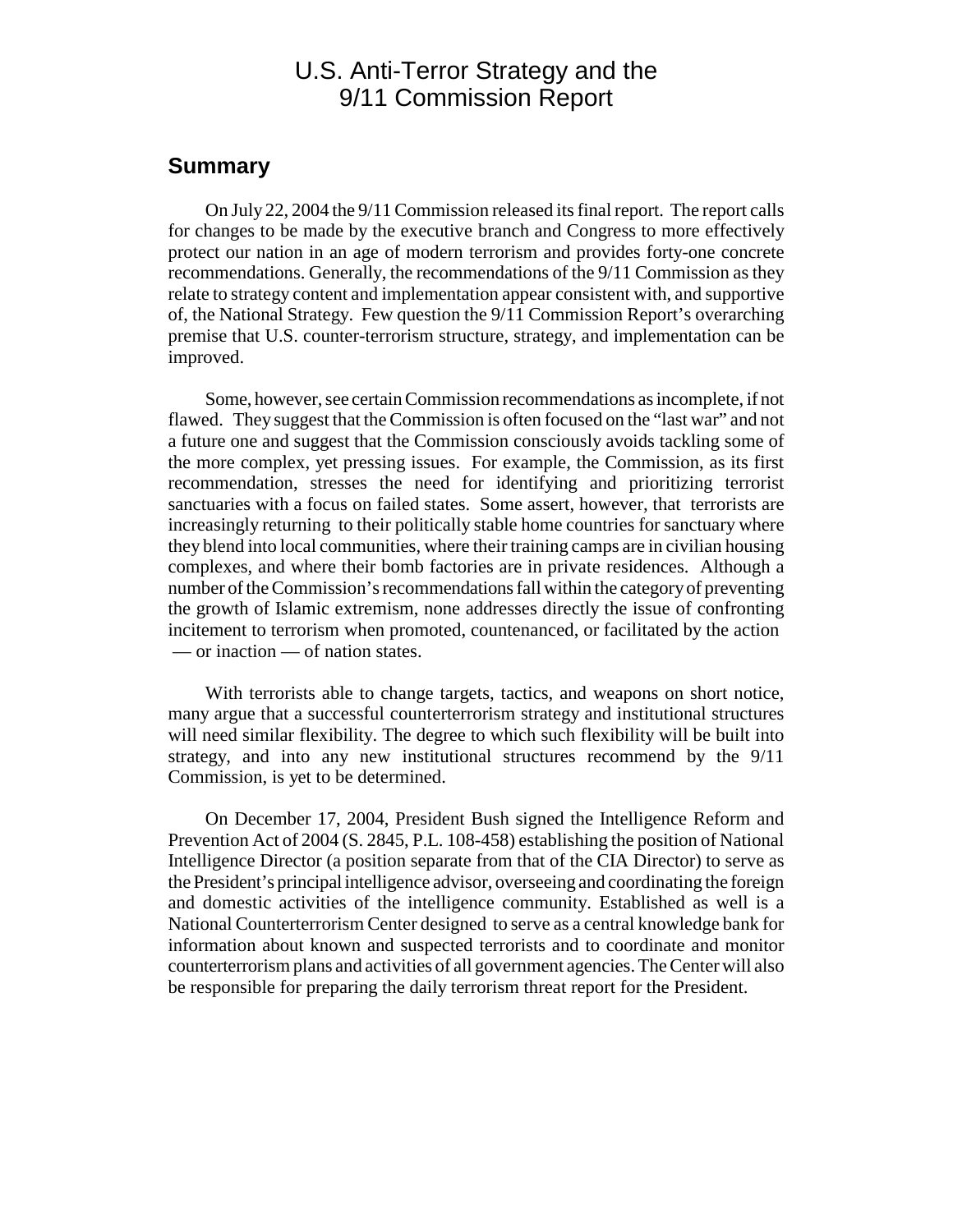# **Contents**

| Issues Regarding the 2003 National Strategy and the 9/11 Commission Report 8 |
|------------------------------------------------------------------------------|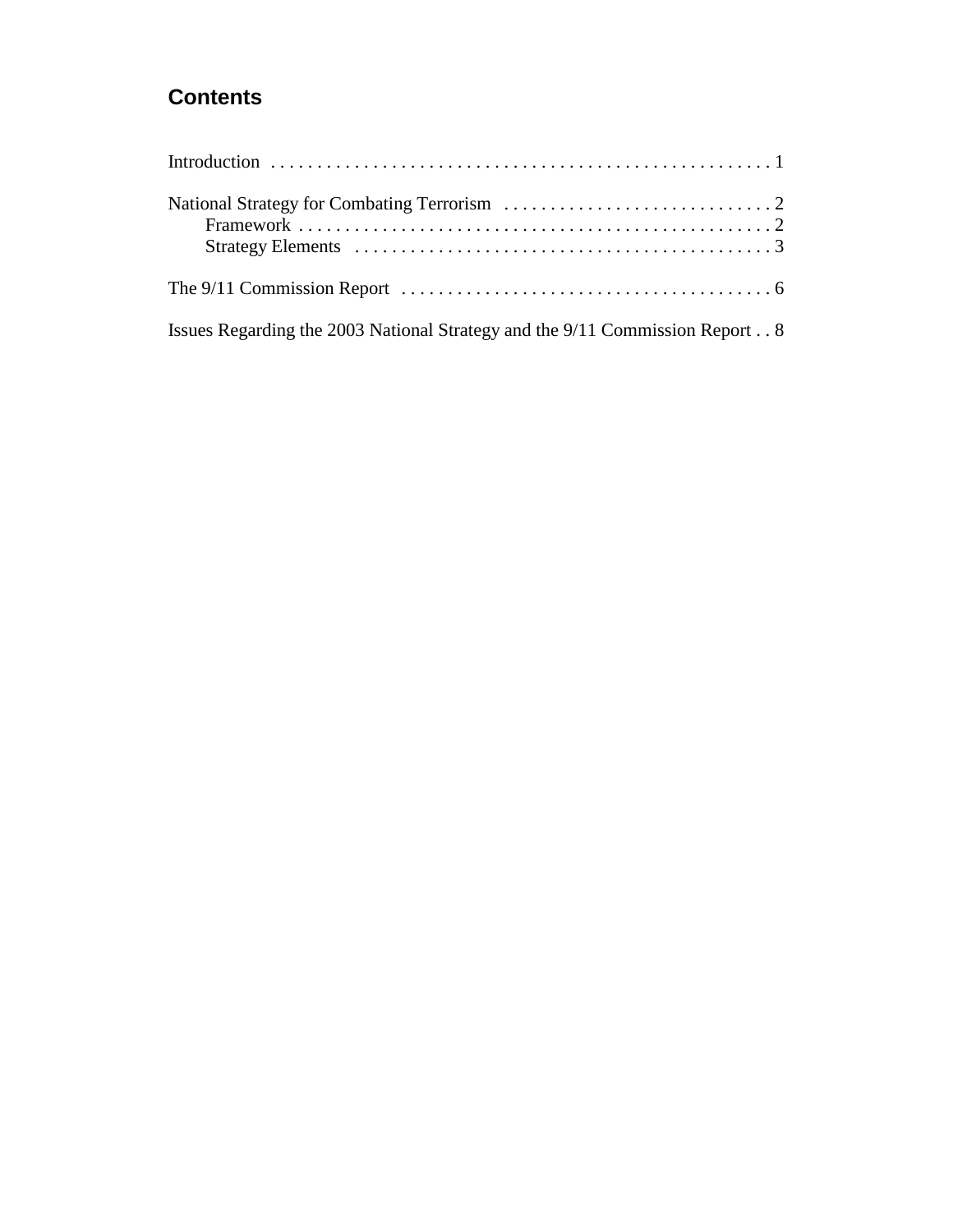# U.S. Anti-Terror Strategy and the 9/11 Commission Report

#### **Introduction**

Central to a global strategy for combating terrorism is defining the threat and understanding who the enemy is. "Terrorism" as a generic concept is too vague and amorphous to design a strategy against. Moreover, terrorism, though often perceived as a threat, is perhaps better characterized as a tactic or a process. An important point made by the 9/11 Commission is that the strategic threat faced by the United States and its allies is from an enemy consisting of certain groups and with a specific ideology and with stated objectives. In the words of the Commission: "The enemy goes beyond al Qaeda to include the radical ideological movement, inspired in part by al Qaeda, that has spawned other terrorist groups and violence. Thus our strategy must match our means to two ends: dismantling the al Qaeda network and, in the long term, prevailing over the ideology that contributes to Islamist terrorism."<sup>1</sup>

A comprehensive national anti-terror strategy must address many issues. Included are the appropriate roles for military force, law enforcement, intelligence, diplomacy, economic development, education, promotion of social and political equality, and nation and institution building within the context of policies promoting national security. *Tactically*, in the short term, how does one employ the wide portfolio of tools available to policymakers to reduce pressing and immediate threats? *Strategically*, in the long term, how does one win "hearts and minds"? In addition, a strategy ideally attracts allies. How does one both maximize international "buy-in" and national effectiveness?

The National Strategy for Combating Terrorism addresses these issues.<sup>2</sup> The recommendations of the 9/11 Commission, as they relate to strategy content and implementation, appear consistent with, and supportive of, the National Strategy.<sup>3</sup>

<sup>&</sup>lt;sup>1</sup> The 9/11 Commission Report, Executive Summary, p.16-17. [http://www.gpoaccess.gov/911/index.html].

<sup>&</sup>lt;sup>2</sup> [http://www.whitehouse.gov/news/releases/2003/02/20030214-7.html]

 $3$  Note, that in contrast to the  $9/11$  Commission's recommendations, the National Strategy does not deal with the issue of government organizational structure to combat terrorism.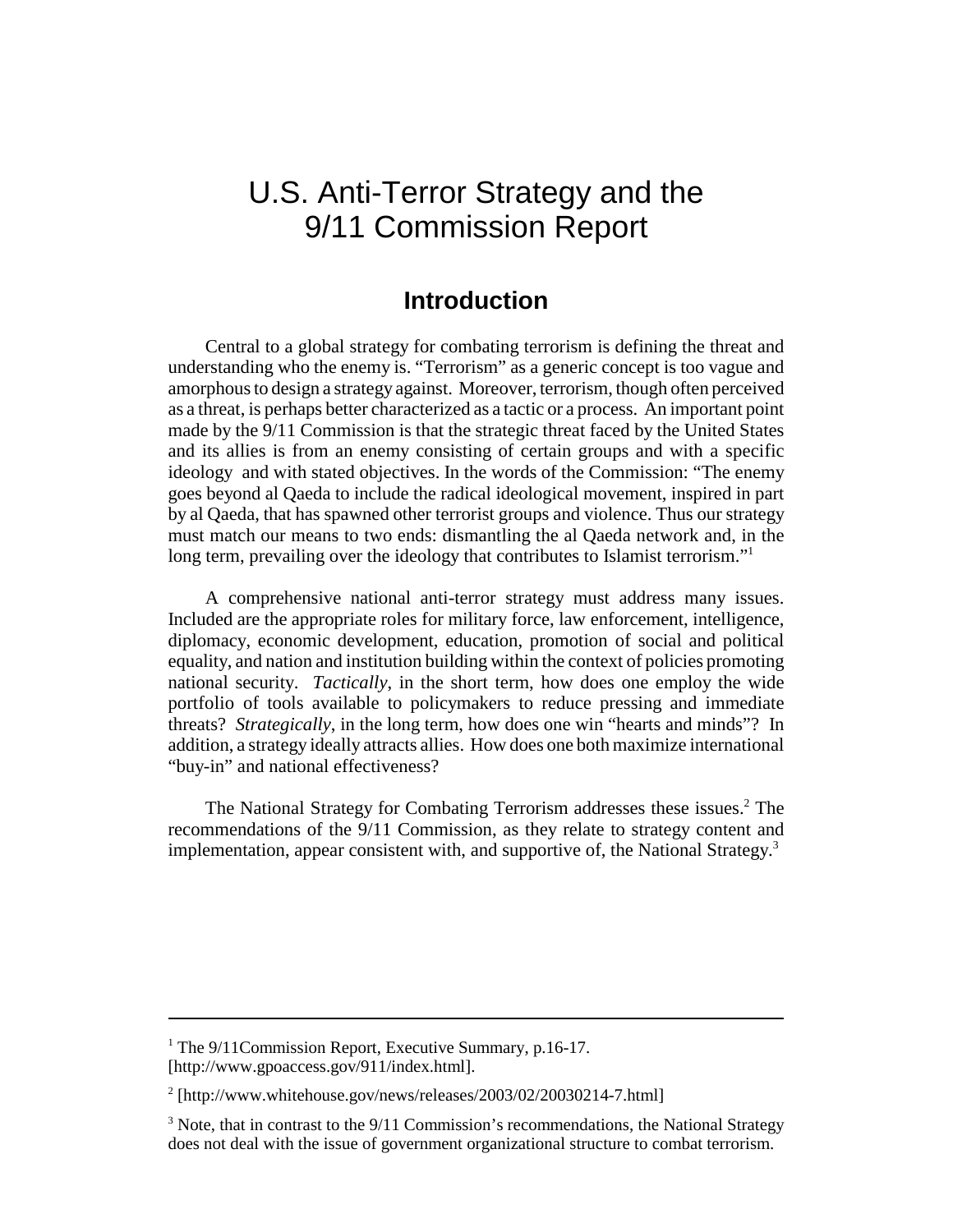### **National Strategy for Combating Terrorism**

#### **Framework**

On February 14, 2003, the White House released the National Strategy for Combating Terrorism, a 30-page interagency document.<sup>4</sup> The intent of the strategy is to stop terrorist attacks against the United States, its citizens, its interests, and U.S. friends and allies around the world, as well as to create an international environment inhospitable to terrorists and their supporters.

The strategy emphasizes that all instruments of U.S. power — diplomatic, economic, law enforcement, financial, information dissemination, intelligence, and military — are to be called upon in combating international terrorism. The strategy fits into the wider strategic concept of "defense-in-depth," which projects four concentric rings of defense against terrorist attacks against the United States.<sup>5</sup>

The National Strategy for Combating Terrorism is designed to complement other elements of the National Security Strategy<sup>6</sup> including sub-strategies for homeland security, weapons of mass destruction, cyberspace, critical infrastructure protection, and drug control. While the National Strategy for Homeland Security<sup>7</sup> focuses on preventing terrorist attacks within the United States, the National Strategy for Combating Terrorism focuses on identifying and defusing threats before they reach U.S. borders. Incorporated in the National Strategy for Combating Terrorism is a strong preemptive component, a strong focus on reducing proliferation of weapons of mass destruction, and a defense-in-depth framework.

While pre-emption and military force remain important components, the strategy recognizes that the war on terror will not be won on the military battlefield and gives policy emphasis to strategic long-term policy components. Earlier Bush Administration draft versions of the strategy had placed even heavier emphasis on international law enforcement cooperation as a policy pillar.

See [http://usinfo.state.gov/ei/Archive/2003/Dec/31-646035.html]

<sup>4</sup> [http://www.whitehouse.gov/news/releases/2003/02/20030214-7.html]

<sup>&</sup>lt;sup>5</sup> The outermost ring consists of diplomatic, military, and intelligence organizations, operating mostly overseas. One goal of these organizations is to help pre-empt attacks on the U.S. homeland. In the 2003 plan, organizations such as the Customs Service, Immigration and Naturalization Service, and the Coast Guard — all of which are now incorporated into the Department of Homeland Security — constituted the next ring, which focuses on U.S. borders and the goods and people that cross them. The next ring includes federal, state, and local law enforcement, "first responders" such as the fire service, and the National Guard. These operate for the most part within U.S. borders and are responsible for protecting towns and cities. Private citizens, who are being asked to report suspicious activity and take preventive action to reduce vulnerability to perilous situations, are part of this ring also. The final ring includes the private sector and federal agencies that play a key role in safeguarding the facilities that comprise critical physical infrastructures (e.g., transportation, financial, telecommunications, and energy systems).

<sup>6</sup> [http://www.whitehouse.gov/nsc/nss.pdf]

<sup>7</sup> [http://www.whitehouse.gov/homeland/book/nat\_strat\_hls.pdf]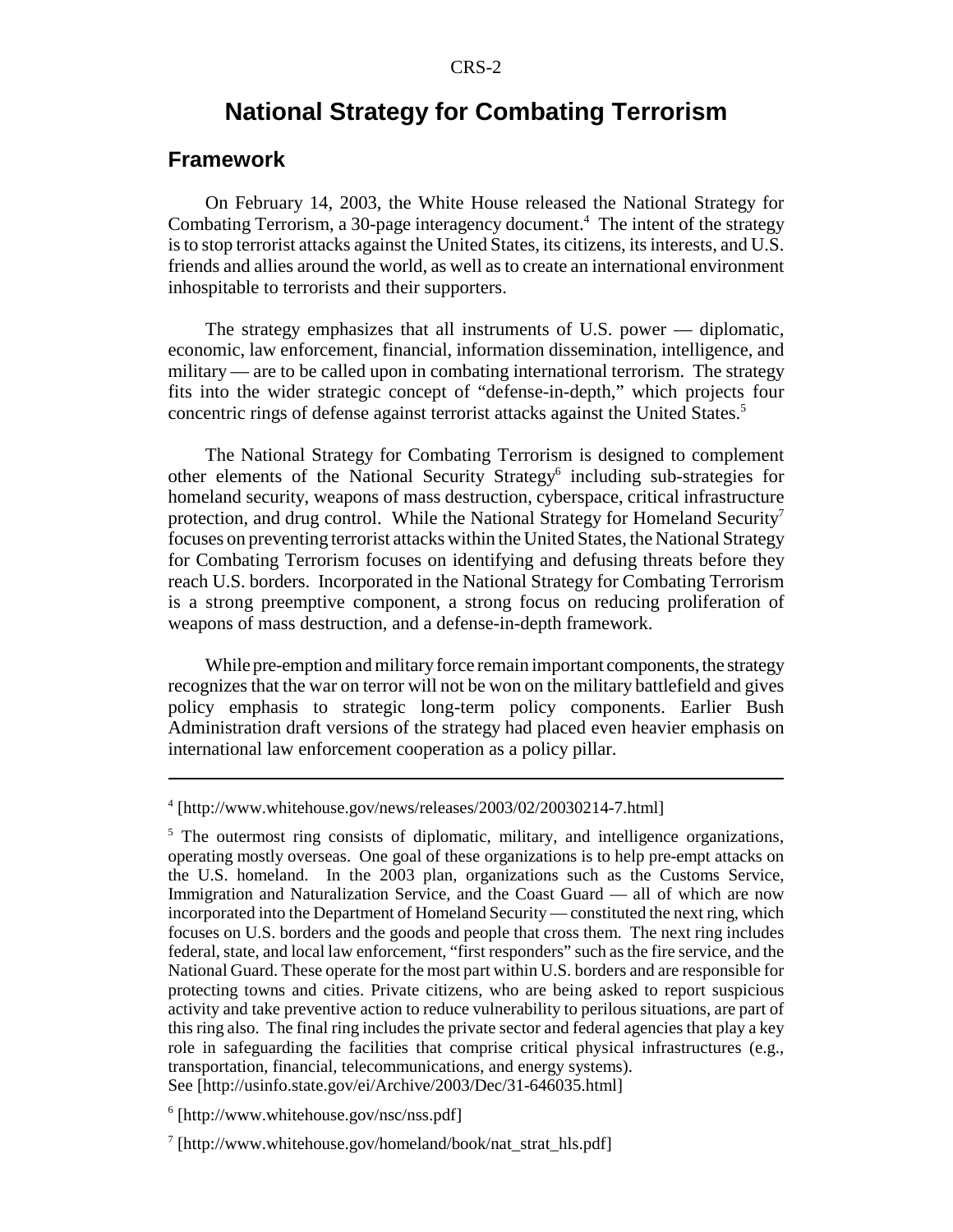The strategy details a desired end state where the scope and capabilities of global terrorist organizations are downscaled to such an extent that they become localized, unorganized, unsponsored, and rare enough that they can be almost exclusively dealt with by criminal law enforcement. To accomplish this mission, emphasis is placed on international action by "working with the willing, enabling the weak, persuading the reluctant, and compelling the unwilling."<sup>8</sup> One aspect of the strategy is that economic development is formally enumerated as an important factor in reducing conditions that terrorists exploit. The strategy also raises the priority of using information programs to de-legitimize terrorism.

#### **Strategy Elements**

The Administration's 2003 National Strategy for Combating Terrorism is founded on four pillars — **defeating, denying, diminishing, and defending**.

- ! **Together with U.S. allies, defeating terrorists by attacking their sanctuaries; leadership; command, control, and communications; material support; and finances**. Components include (1) identifying and locating terrorists by making optimal use of all intelligence sources, foreign and U.S., and (2) destroying terrorists and their organizations by capture and detention, use of military power, and through employment of specialized intelligence resources, as well as international cooperation to curb terrorist funding;
- ! **Denying terrorists state sponsorship, support, and sanctuary/safehavens.** A central strategy objective is to ensure that other states take action against such elements within their sovereign territory. Elements include (1) tailoring strategies to induce individual state sponsors of terrorism to change policies; (2) promoting international standards for combating terrorism; (3) eliminating sanctuaries; and (4) interdicting terrorist ground, air, maritime, and cyber traffic, in order to deny terrorists access to arms, financing, information, WMD materials, sensitive technology, recruits, and funding from illicit drug activities;
- ! **Diminishing underlying conditions that terrorists exploit, by fostering economic, social, and political development, marketbased economies, good governance, and the rule of law.** Emphasis includes (1) partnering with the international community to alleviate conditions leading to failed states that breed terrorism; and (2) using public information initiatives to de-legitimize terrorism; and
- ! **Defending U.S. citizens and interests at home and abroad to include protection of physical and cyber infrastructures.**

<sup>8</sup> [http://www.whitehouse.gov/news/releases/2003/02/20030214-7.html], Introduction.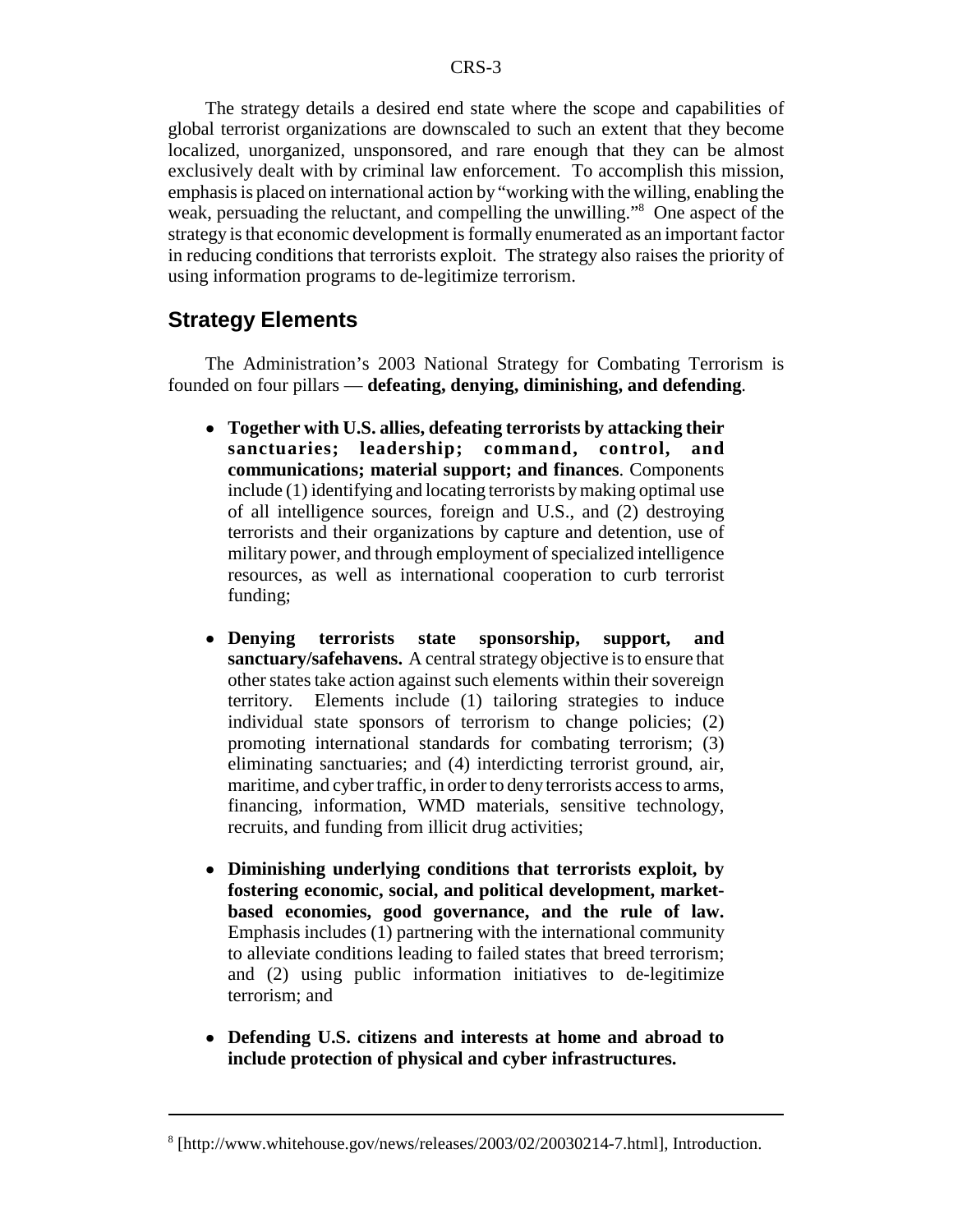Inherent in these four pillars are the following components:

First and foremost is an **intelligence component**. Counterterrorism requires sound intelligence. Since 9/11, the United States has sought to identify and implement measures designed to better merge domestic with foreign intelligence.<sup>9</sup>

Increasingly, U.S. counter-terrorism strategy incorporates a **law enforcement** component, subject, however, to restrictions found in the Posse Comitatus Act and the Homeland Security Act that limit involvement of the military in domestic law enforcement.<sup>10</sup> Central to the National Strategy for Combating Terrorism is law enforcement cooperation. For example, since September 11, 2001, the FBI has initiated cooperative programs with Singapore, Malaysia, Thailand, Indonesia and other nations aimed at apprehending suspected terrorists and has shared expertise and technology with the law enforcement agencies of these nations. An increasingly important component of law enforcement cooperation involves curbing terrorist financing. $11$ 

U.S. counterterrorism policy also has a strong **economic component** with both defensive and preemptive characteristics. On the defensive side much attention is being given to minimize disruption of the American economy by protecting economic infrastructures. A major function of the Department of Homeland Security [DHS] is to assess the vulnerability of critical infrastructures. Supporting such efforts is a growing use of risk analysis and threat matrices.

On the preemptive side of the economic component, since 9/11, combating global terrorism has become one of the top priorities of U.S. foreign assistance.<sup>12</sup> The Bush Administration has launched a new foreign aid program, the Millennium Challenge Account which would increase foreign economic assistance starting in FY2004 to a level which would be \$5 billion higher by FY2006. Currently, U.S. economic aid worldwide totals \$12.87 billion. Aid would go to countries that have demonstrated sound development practices and over time the new aid would be limited to countries with a per capita annual income of less than \$2,975. For

<sup>&</sup>lt;sup>9</sup> For example, The USA Patriot Act was passed and signed, the interagency Terrorist Threat Integration Center (TTIC) was formed, as was the 9/11 Commission.

<sup>10</sup> See CRS Report RS21012, *Terrorism — Some Legal Restrictions on Military Assistance to Domestic Authorities Following a Terrorist Attack*, by Charles Doyle and Jennifer Elsea, and CRS Report RS20590, *The Posse Comitatus Act and Related Matters: A Sketch*, b y Jennifer Elsea.

<sup>&</sup>lt;sup>11</sup> See CRS Report RS21902, *Terrorist Financing: the 9/11 Commission Recommendation*, by Martin A. Weiss, and CRS Report RL32499, *Saudi Arabia: Terrorist Financing Issues,* by Alfred Prados and Christopher Blanchard.

 $12$  [http://www.congress.gov/brbk/html/ebter85.html]. In addition to aid to Afghanistan and Pakistan, the U.S. has provided roughly \$ 14 billion to 24 other "front-line" states in the global war on terror since September 11, 2001.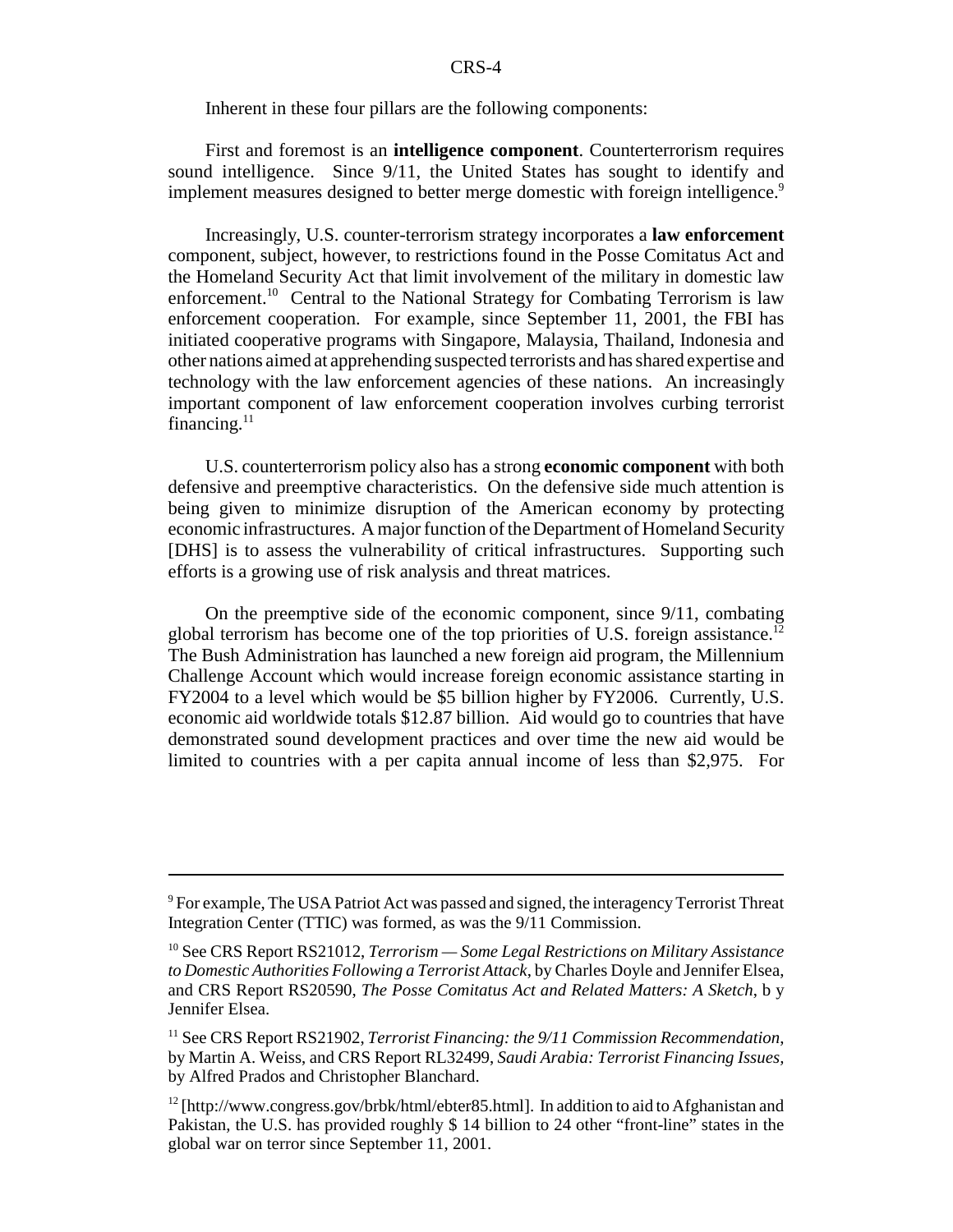FY2004, Congress appropriated \$994 million for this account; the FY2005 budget proposes \$2.5 billion with a commitment for \$5 billion in FY2006.13

Also evident is a growing **counter-drug component**. In the wake of the events of September 11th, the international community has placed emphasis on curbing financing of terrorist groups, and has dramatically enhanced efforts to limit and seize sources of terrorist funding<sup>14</sup>. This has spawned renewed focus on the narcotics trade as a source of funding for such groups. Even in instances where groups do not actively work together, the synergy of their separate operations and shared efforts at destabilization pose an increasing threat.<sup>15</sup>

In addition, there is a **military component**. This military component is reflected in the war in Iraq;<sup>16</sup> U.S. operations in Afghanistan; deployment of U.S. forces around the Horn of Africa, to Djibouti, and the former Soviet Republic of Georgia; and ongoing military exercises in Colombia. The U.S. is also undergoing a shift in overseas base locations to tactically support a more flexible strategy allowing for extended global military reach.<sup>17</sup>

On the home front, U.S. policy increasingly has a **homeland security focus**. The Department of Homeland Security was the biggest reorganization of the federal government in America's history, incorporating 22 government agencies and some 179,000 people into a single organization charged with coordinating the nation's domestic response to terrorism. The budget of the new department is roughly equal in amount to 10% of the nation's defense budget. For FY2003, approximately 44% of federal law enforcement positions and 48% of federal law enforcement funding were transferred to DHS.<sup>18</sup>

Central to the U.S. Government approach to combating terrorism is **globalizing threat reduction** and **counter-proliferation** of WMD and delivery systems. On May 31, 2003, President Bush proposed a Proliferation Security Initiative (PSI) aimed at keeping WMD materials out of the hands of terrorists and rogue nations.<sup>19</sup>

<sup>13</sup> See CRS Report RL32427, *Millennium Challenge Account: Implementation of a New U.S. Foreign Aid Initiative* by Larry Nowels.

 $14$  On May 14, 2004, Ministers from 33 nations announced reauthorization for 8 more years of the Financial Action Task Force (FATF), the group that coordinates the global fight against terrorist finance and money laundering.

<sup>15</sup> See CRS Issue Brief IB88093*, Drug Control: International Policy and Approaches*, by Raphael Perl.

<sup>&</sup>lt;sup>16</sup> Note, however, that although some see the Iraq war as anti-terrorism connected, others vehemently disagree.

<sup>17</sup> See CRS Issue Brief IB10119, *Terrorism and National Security: Issues and Trends*, by Raphael Perl.

 $18$  Note that the Department of Justice and more specifically the FBI, organizations with important homeland security functions, were not merged into DHS.

<sup>&</sup>lt;sup>19</sup> See [http://www.state.gov/t/np/rls/fs/32725.htm]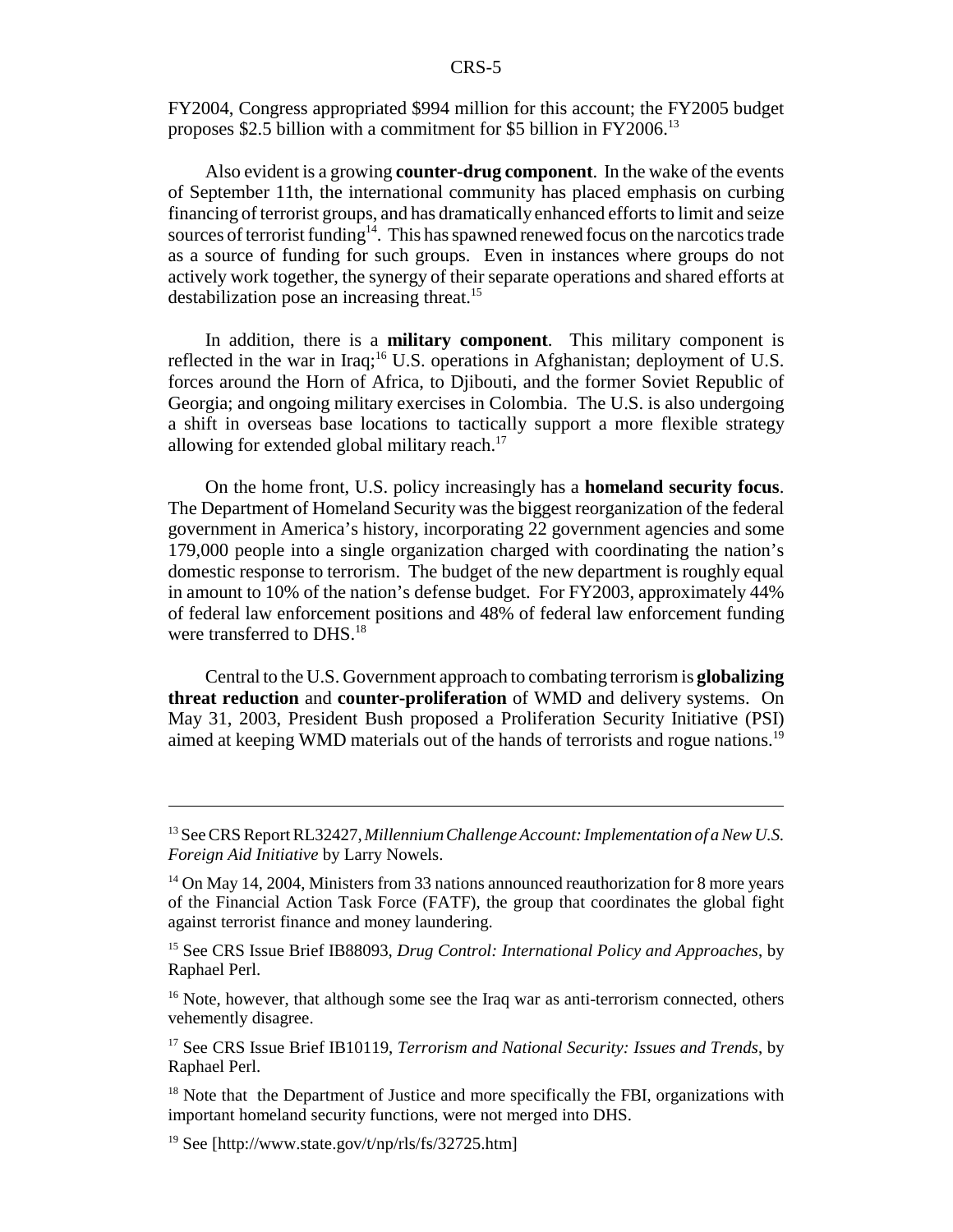Since then, 16 nations have pledged their cooperation in interdicting shipments of weapons of mass destruction-related materials.<sup>20</sup>

#### **The 9/11 Commission Report**

On July 22, 2004, the National Commission on Terrorist Attacks Upon the United States  $[$ "9/11 Commission"] issued its final report. $^{21}$  Included are forty-one recommendations for changing the way the government is organized to combat terrorism and how it prioritizes its efforts. Many of the Commission's recommendations are consistent with elements of the Administration's February 14, 2003 National Strategy for Combating Terrorism<sup>22</sup>, such as diplomacy and counterproliferation efforts, preemption, intelligence and information fusion, winning hearts and minds — including not only public diplomacy, but also policies that encourage development and more open societies, law enforcement cooperation, and defending the homeland. $^{23}$ 

The 9/11 Commission's recommendations generally fall into the categories of (1) preemption [attacking terrorists and combating the growth of Islamic terrorism]; (2) protecting against and preparing for attacks; (3) coordination and unity of operational planning, intelligence and sharing of information; (4) enhancing, through centralization, congressional effectiveness of intelligence and counter-terrorism oversight, authorization, and appropriations; (5) centralizing congressional oversight and review of homeland security activities; and (6) increasing FBI, DOD, and DHS capacity to assess terrorist threats and their concomitant response strategies and capabilities. The report specifically recommends confronting openly problems in the U.S.- Saudi relationship, read by some to include such issues as terrorist financing and the issue of ideological incitement. The report also recommends sustaining aid to Pakistan and Afghanistan, which are perceived to be vital geo-strategic allies in the global war on terror.

Prominent in the report are specific recommendations calling for (1) creation of a more unified congressional committee structure for oversight, authorization, and appropriations involving intelligence and counterterrorism (e.g., a joint committee or separate committees in each chamber — possibly combining authorizing and appropriating authorities); (2) creation of a single principal point of congressional oversight and review for homeland security; (3) creation of a position of National

<sup>20</sup> See CRS Report RS21881, *Proliferation Security Initiative (PSI),* by Sharon Squassoni*.*

<sup>&</sup>lt;sup>21</sup> [http://www.gpoaccess.gov/911/index.htmlm].

Note that many of the Commission's findings are consistent with generic findings contained in a series of pre-9/11 reports, such as the June 5, 2000 congressionally mandated report of the bi-partisan National Commission on Terrorism; see CRS Report RS20598, *National Commission on Terrorism Report: Background and Issues for Congress*, by Raphael Perl.

 $^{22}$  [http://www.whitehouse.gov/news/releases/2003/02/20030214-7.html].

<sup>&</sup>lt;sup>23</sup> See also: [http://usinfo.state.gov/ei/Archive/2003/Dec/31-646035.html].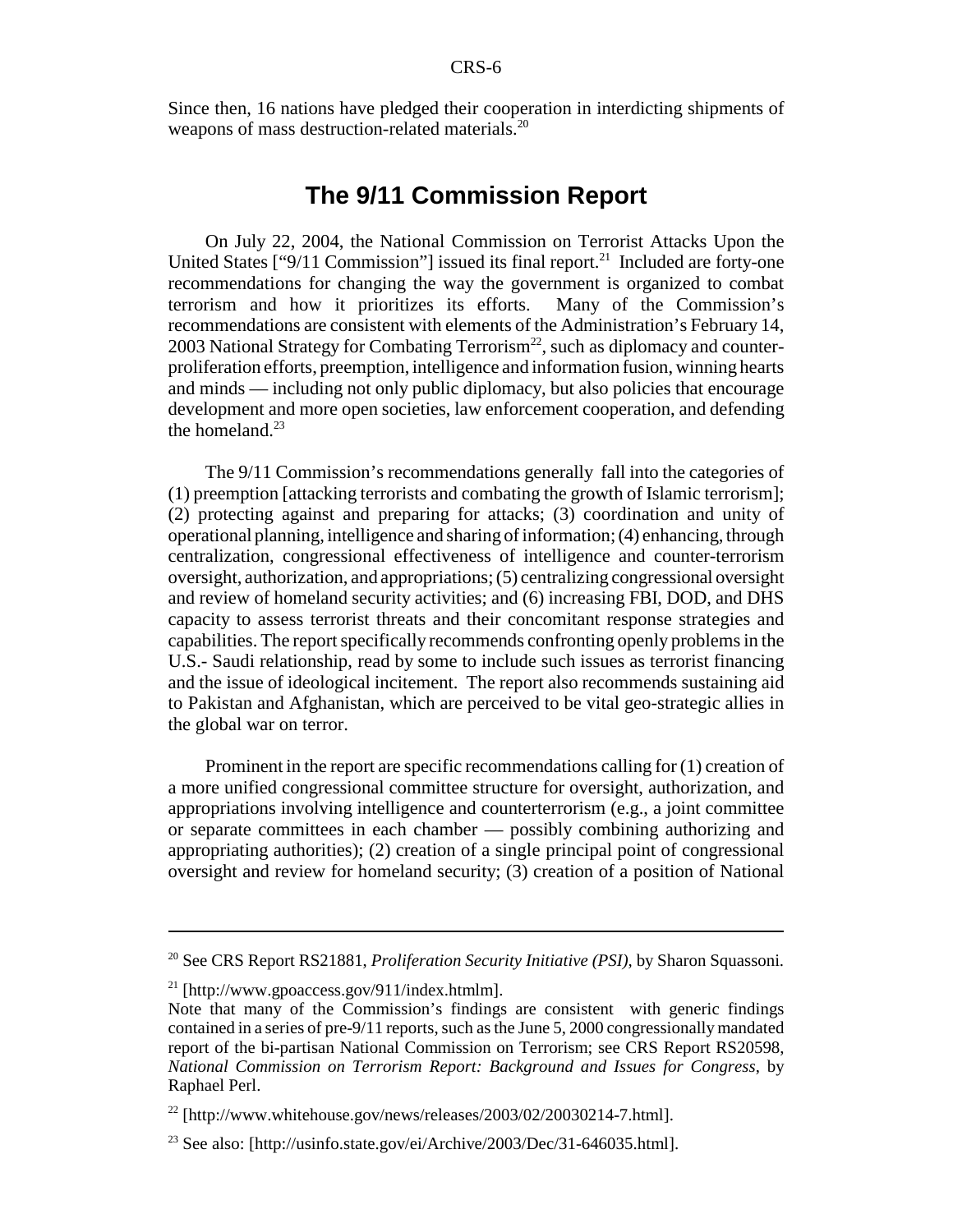Intelligence Director (NID) in the Office of the President; and (4) creation of a National Counterterrorism Center. The National Intelligence Director, as envisioned by the 9/11 Commission, would exercise some degree of control of intelligence agencies across the federal government, propose and execute a unified intelligence budget, and serve as principal intelligence adviser to the President.<sup>24</sup> The National Counterterrorism Center, in the view of the Commission, should be the central office for intelligence gathering, analysis, and overall counterterrorism operations.

Mirroring Commission recommendations, on August 2, 2004, President Bush urged Congress to create the position of a National Intelligence Director — a position separate from that of CIA Director — to be appointed by the President with the advice and consent of the Senate, and to serve at the pleasure of the President. The Director would serve as the President's principal intelligence advisor, overseeing and coordinating the foreign and domestic activities of the intelligence community. The President also announced plans to establish a National Counter-Terrorism Center a move envisioned as building on the analytical work of the Terrorist Threat Integration Center. The new center is envisioned as serving as a central knowledge bank for information about known and suspected terrorists and would be charged with coordinating and monitoring counter-terrorism plans and activities of all government agencies, and preparing the daily terrorism threat report for the President and senior officials.<sup>25</sup>

On December 17, 2004, President Bush signed the Intelligence Reform and Prevention Act of 2004 (S. 2845, P.L. 108-458) establishing the position of National Intelligence Director (a position separate from that of the CIA Director) to serve as the President's principal intelligence advisor, overseeing and coordinating the foreign and domestic activities of the intelligence community. Established as well is a National Counterterrorism Center designed to serve as a central knowledge bank for information about known and suspected terrorists and to coordinate and monitor counterterrorism plans and activities of all government agencies. The Center will also be responsible for preparing the daily terrorism threat report for the President.

Some, however, are concerned that the newly created National Intelligence Director (NID), as an integral part of the President's team, might be more vulnerable to political pressure.<sup>26</sup> Central to this debate is a desire to maintain the independence

<sup>&</sup>lt;sup>24</sup> Note that the prickly issue of the extent of the NID's authority over agencies, and their budgets is as of yet undetermined. See CRS Report RL32506, *The Position of Director of National Intelligence: Issues for Congress*, by Alfred Cumming.

<sup>&</sup>lt;sup>25</sup> [http://www.whitehouse.gov/news/releases/2004/08/print/20040802-2.html].

<sup>&</sup>lt;sup>26</sup> Conversation with Peter Probst, Vice-President and Director of Research for the Center for the Study of Terrorism and Political Violence, August 8, 2004. For purposes of historical assessment, note that examples of a close relationship between the Director of Central Intelligence (DCI) and the White House are arguably documented in Plan of Attack by Bob Woodward. New York : Simon & Schuster, 2004, 467 p. See also: CRS Report RS21696, *U.S. Intelligence and Policymaking: The Iraq Experience*, by Richard Best.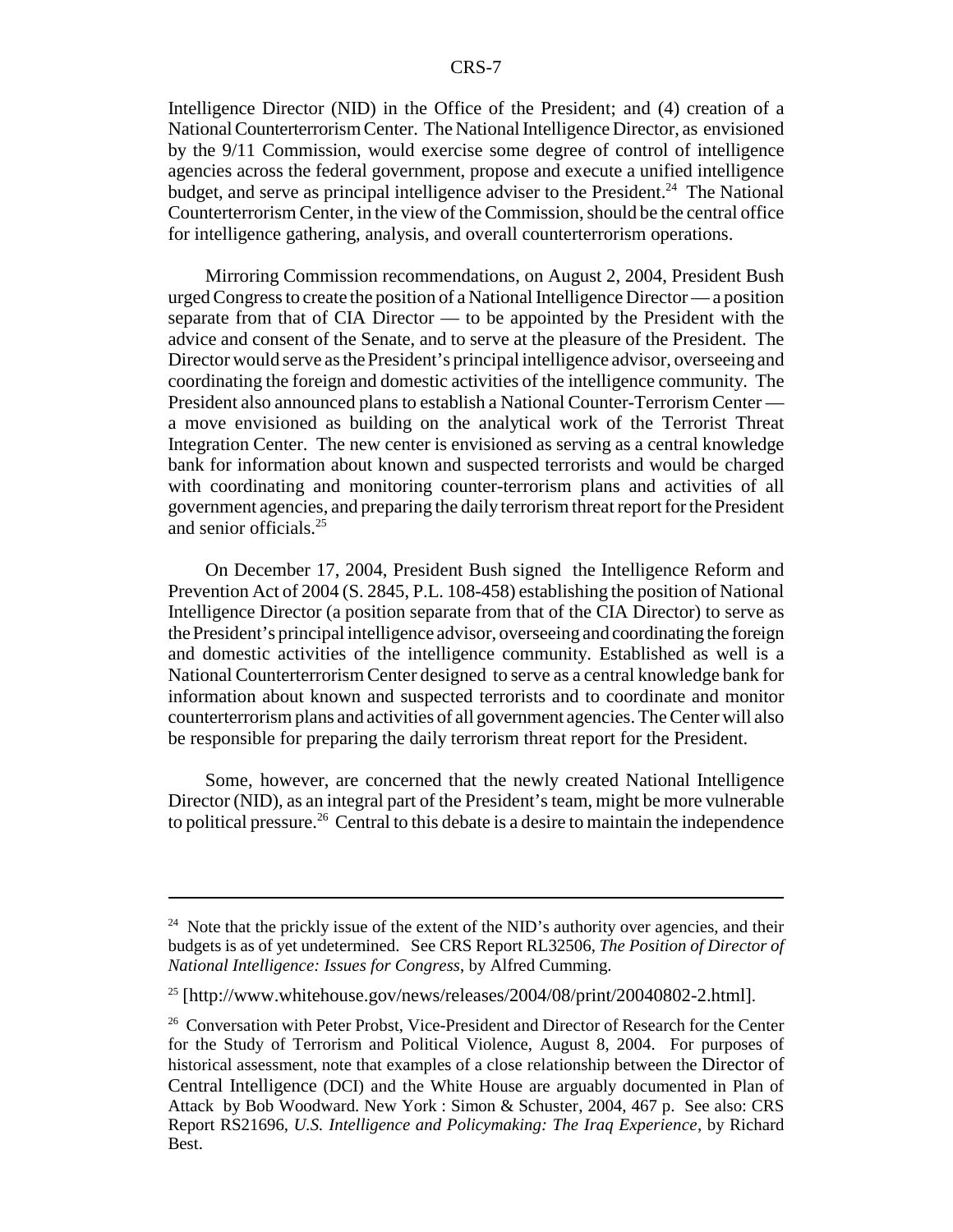of objective intelligence from administration policy goals.<sup>27</sup> As the proposed National Intelligence Director would have access to both domestic and foreign intelligence, another concern is the overall power wielded by the proposed position and its potential for abuse.<sup>28</sup>

## **Issues Regarding the 2003 National Strategy and the 9/11 Commission Report**

 Given the potential access by terrorists to weapons of mass destruction, designing effective responses to terrorism may well be the greatest challenge facing governments today. Bedeviling policymakers is how to combat effectively this growing global phenomenon with sufficient intelligence support and at a sustainable level of economic, social, and political cost. Inherent in this policy debate are two overarching issues: (1) how to ensure protection of civil liberties while enhancing security, and (2) how to deal with the seemingly unending costs of enhancing security.<sup>29</sup> Critical to both these issues is the development of a methodology to measure the adequacy of antiterrorism efforts, an issue not addressed in the 2003 National Strategy, or in the 9/11 Commission report recommendations.

In this regard, some raise concern that creation of positions or structures in government where domestic and foreign intelligence are coordinated or fused — such as the National Intelligence Director and National Counter-Terrorism Center — will result in encroachments on civil liberties. Clearly as a nation, they say, the United States does not seek to defend freedom abroad and ignore it at home. On the other hand, others counter that providing security in today's increasingly borderless world is a basic responsibility of governments to their citizenry. Without intelligence gathering and analysis that adequately detects an increasingly intertwined continuum of threats of both foreign and domestic origin, they say, policymakers may find themselves at a major disadvantage in implementing strategies to counter such threats.

<sup>&</sup>lt;sup>27</sup> See press release of Senator Carl Levin, "The Intelligence Community Was Only Half the Problem," July 15, 2004. [http://levin.senate.gov/newsroom/release.cfm?id=224062]

 $28$  See generally, August 4, 2004 hearing of the House Permanent Select Committee on Intelligence on the September 11 Commission Recommendations.

<sup>&</sup>lt;sup>29</sup> For a variety of material relating to the  $9/11$  Commission Report, see the CRS website [http://www.crs.gov/products/browse/is-terrorism.shtml]. For the 9/11 Commission report see:[http://www.gpoaccess.gov/911/index.html]. Note that the 9/11 Commission recommendation on p. 391-392 of the 9/11 Report refers to "hard choices" in allocating limited resources and refers to use of "risk based" priorities for evaluating and identifying transportation assets needing protection. Moreover, the recommendation on p.396 begins with the wording "Homeland security assistance should be based strictly on assessment of risks and vulnerabilities." Such recommendations are based, however, on the premise that threat based vulnerability assessment methodologies exist, or can be developed, which are able to assess terrorist risk.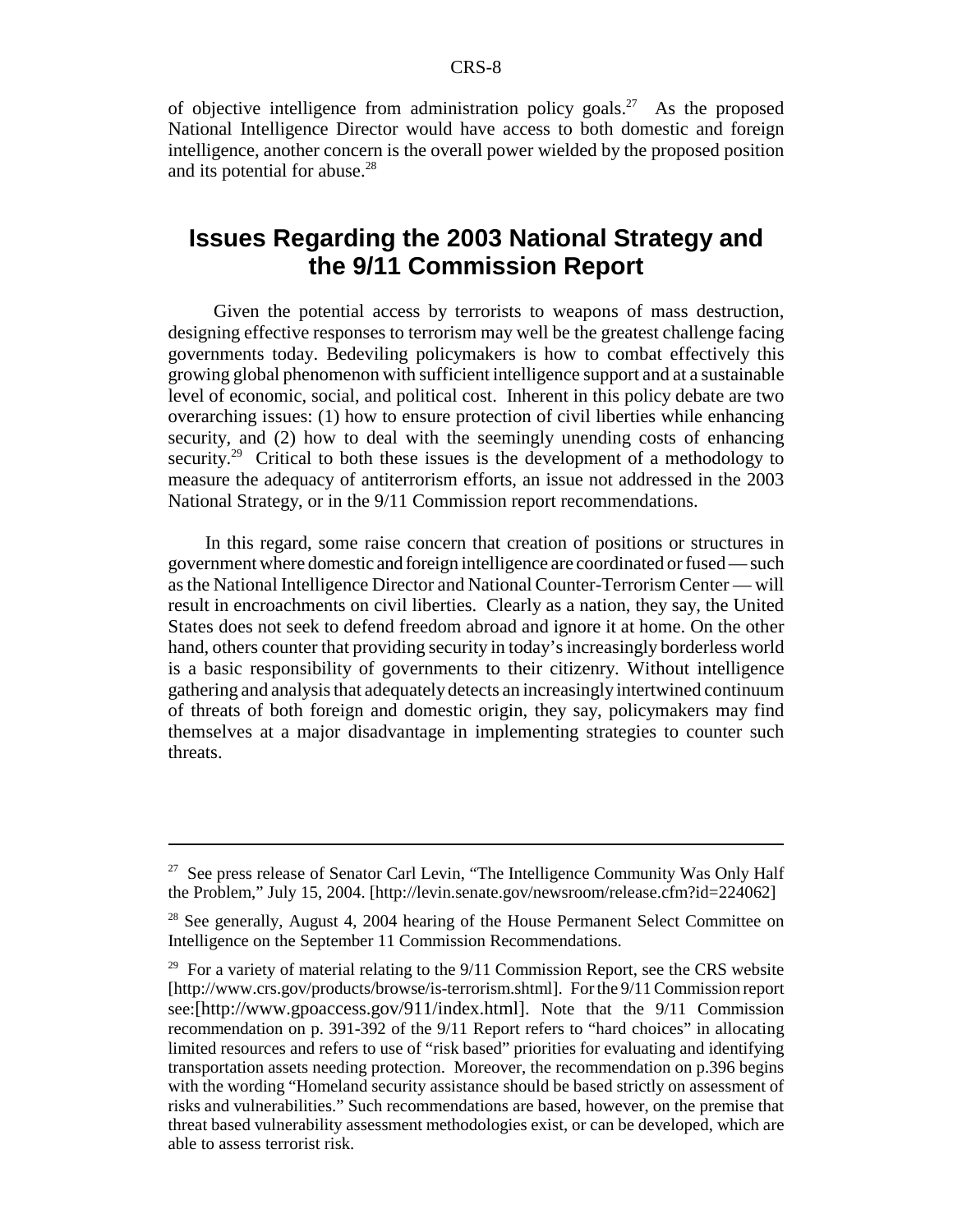Concern also exists over the potential for seemingly limitless economic costs of security associated with homeland defense. No sizeable nation can afford the cost of fortifying every square inch of its territory from terror attacks, so as the 9/11 Commission recommends, both strategy and implementation policies must wisely prioritize allocation of resources for counterterrorism and homeland defense.<sup>30</sup>

Complicating these efforts, governments and terrorists may be fighting "different" wars. Policymakers often view success against terrorism in terms of minimizing physical damage — death, injury, and destruction of property — and concentrate their energy and resources in this area. On the other hand, terrorists, while seeking physical damage, may also view success in abstract or ideological terms. For example, what is the impact of an action on recruitment? How does it affect government policies or the stability of the government in power? What is the impact of an act of terrorism on the economy of a nation or on global economic networks? What is the impact on behavioral patterns of a target population? Might the public pressure government to pursue policies that appease terror? The question arises, how long can democratic governments pursue policies that pressure terrorists if such policies are seen as bringing on terrorist retaliation? Breaking or weakening this political will is likely to be a central terrorist goal.

Some well thought out strategies promote holding the line on terrorism or setting it back. But a potential danger in formalized strategies such as the National Strategy for Combating Terrorism<sup>31</sup> is that the strategy may rigidly dictate the response instead of the threat dictating the response — as the threat is often rapidly evolving. One option for policymakers charged with combating terrorism is to design flexibility into strategies, organizational structures, and funding utilization.

While strategies or changes in governmental organizational structures such as those recommended for the intelligence community by the 9/11 Commission may accelerate success against global terrorism, other factors are equally critical as well. Strong national leadership and a high quality of rank-and-file personnel and technology are central, as is the strong political will of leadership and the general population. Hence, one potential pitfall of relying on strategies and reforms involving restructuring of government organizations is that a focus on implementing strategies or administrative changes may overshadow other important factors such as quality of personnel and technology. In particular, this human factor may warrant more attention in an environment where organizations may feel pressed to find personnel to fill a plethora of newly created counter-terror related positions.

 Overall, the 9/11 Commission recommendations share many features of the Administration's National Strategy for Combating Terrorism. The theme of using a portfolio of "all elements of national power" resounds in both documents. Both documents emphasize the core importance of timely and actionable intelligence. Both emphasize a need for pre-emptive strategy, for attacking terrorists and their organizations, for international cooperation, for foreign economic assistance, for winning hearts and minds, for strengthening counter-proliferation efforts, for

 $30$  See 9/11 Commission recommendations on pages 391-992, and 396.

<sup>31 [</sup>http://www.whitehouse.gov/news/releases/2003/02/20030214-7.html]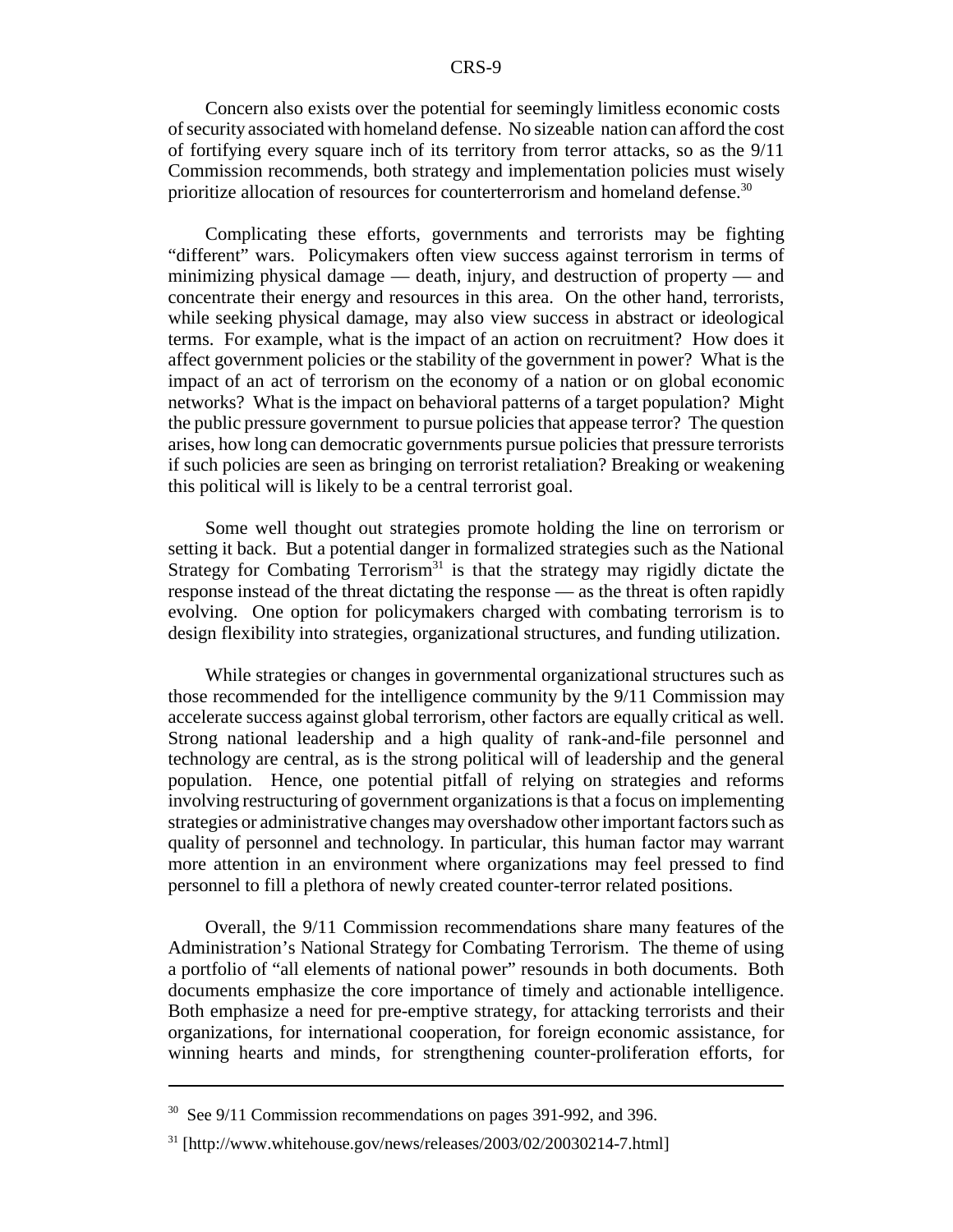#### CRS-10

attacking terrorist financing, for denying sanctuaries, and for border security.<sup>32</sup> Pursuit of government policies that draw potential recruits away from terrorist agendas is a core recommendation of the  $9/11$  Commission report.<sup>33</sup>

Some, however, see certain Commission recommendations as incomplete, if not flawed. They suggest that the Commission is often focused on the "last war" and not a future one, and liken the Commission's recommendations to picking the "low hanging fruit on the tree while avoiding going after the higher — more difficult to reach, yet richer — clusters."34 For example, the Commission, as its first recommendation, suggests identifying and prioritizing terrorist sanctuaries with a focus on failed states. Some assert, however, that terrorists increasingly return to their politically stable home countries for sanctuary where they blend into local communities, where their training camps are in civilian housing complexes, and where their bomb factories are in private residences. In another recommendation, the Commission suggests that vigorous efforts to track terrorist financing remain front and center, yet does not address the prickly, and growing, issue of use of the *hawalah* system by terrorist networks.<sup>35</sup>

A number of the Commission's recommendations fall within the category of preventing the growth of Islamist extremism and both the 2003 National Strategy and the 9/11 Commission Report to a large degree equate the terrorist threat with al Qaeda and affiliated groups. However, a valid question is the degree to which, if at all, such a single-minded approach detracts attention from individuals or groups with other motivations that may soon appear on the horizon. Another issue central to combating Islamist extremism, not addressed in the 2003 National Strategy or the 9/11 Commission recommendations, is that of confronting incitement to terrorism when promoted, countenanced, or facilitated by the action, or inaction, of nation states. $36$ 

Although, the 2003 National Strategy and the 9/11 Commission both support the use of foreign assistance as a means of taking away fertile breeding ground for

 $32$  Note that it is widely recognized that terrorists are especially vulnerable to law enforcement activity while in transit. To exploit this vulnerability, targeting travel is given special emphasis in the 9/11 Commission's recommendations.

<sup>&</sup>lt;sup>33</sup> See generally 9/11Commission recommendations under the heading "Prevent the Continued Growth of Islamist Terrorism", pp.374-383 of the Commission Report.

<sup>&</sup>lt;sup>34</sup> Conversation with Peter Probst, Vice-President and Director of Research for the Center for the Study of Terrorism and Political Violence, August 8, 2004.

<sup>&</sup>lt;sup>35</sup> CRS/Probst conversation, August 8, 2004. Note that Commission indicates that an important purpose of targeting terror financing is to gather information on terror networks and coalitions and to raise the costs of raising money (in terms of financial expenditures and organizational energy) to al Qaeda and other groups. Moreover, the Report (p.283) suggests that if al Qaeda is replaced by smaller decentralized groups, the assumption that terrorists need a financial support network may become outdated. Another benefit of targeting financing, not mentioned in the report, is that it may prove useful as a coalition building tool.

<sup>&</sup>lt;sup>36</sup> See generally, Commission recommendations pages 374-379 and specifically the recommendation relating to the U.S. relationship with Saudi Arabia, p.374.